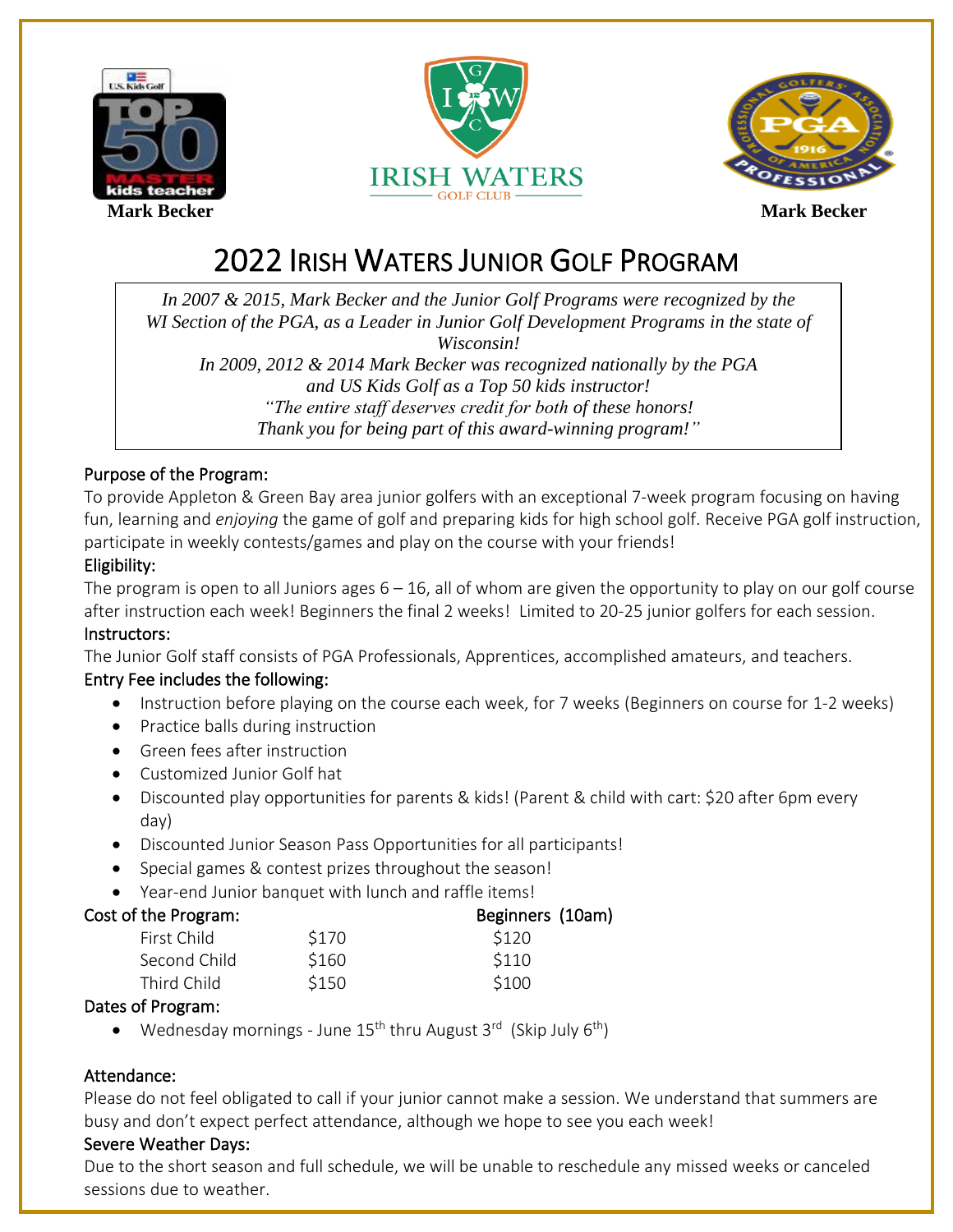

.





## Wednesdays 8:00am OR 9:00am

Juniors must have a minimum of 2 years of golf experience, within a junior program or equivalent experience. Must be willing and able to play 6-9 holes. Ability and experience are best indicators for what group to enroll in, as opposed to age. Please call the golf shop or Mark at 788-7444 x13 or email Mark at [mbecker@irishwatersgolf.com](mailto:mbecker@irishwatersgolf.com) if you are having trouble deciding which group to enroll your junior(s). Join with your friends/siblings!

### *All groups meet at the practice range each week. Juniors will be ready for pick up approximately 2 – 2 1/2 hours from their start time.*

Juniors (Ages 12-16) 8:00am

Juniors (Ages 9-12) 9:00am (Groups and times subject to change based on number of participants.)

### After instruction each week, kids may play 6-9 holes.

June 15<sup>th</sup> Course Management – Safety, Fundamentals & Etiquette June 22<sup>nd</sup> Putting & Short Game Essentials June 29th Full Swing – Irons July 6<sup>th</sup> No Junior Program this week - Happy 4<sup>th</sup>! July 13<sup>th</sup> Full Swing – Woods July 20<sup>th</sup> DCP Local Qualifier today! Must sign up at [www.drivechipandputt.com](http://www.drivechipandputt.com/) It's Free! July 27<sup>th</sup> Rules / Etiquette Sand Play Aug.  $3^{\text{rd}}$ Putting it all Together - Tee to Green! The final week: both groups start at 9:00am for contests and playing 9 holes, followed by a lunch banquet and raffle. Pick up is between noon & 12:30pm today!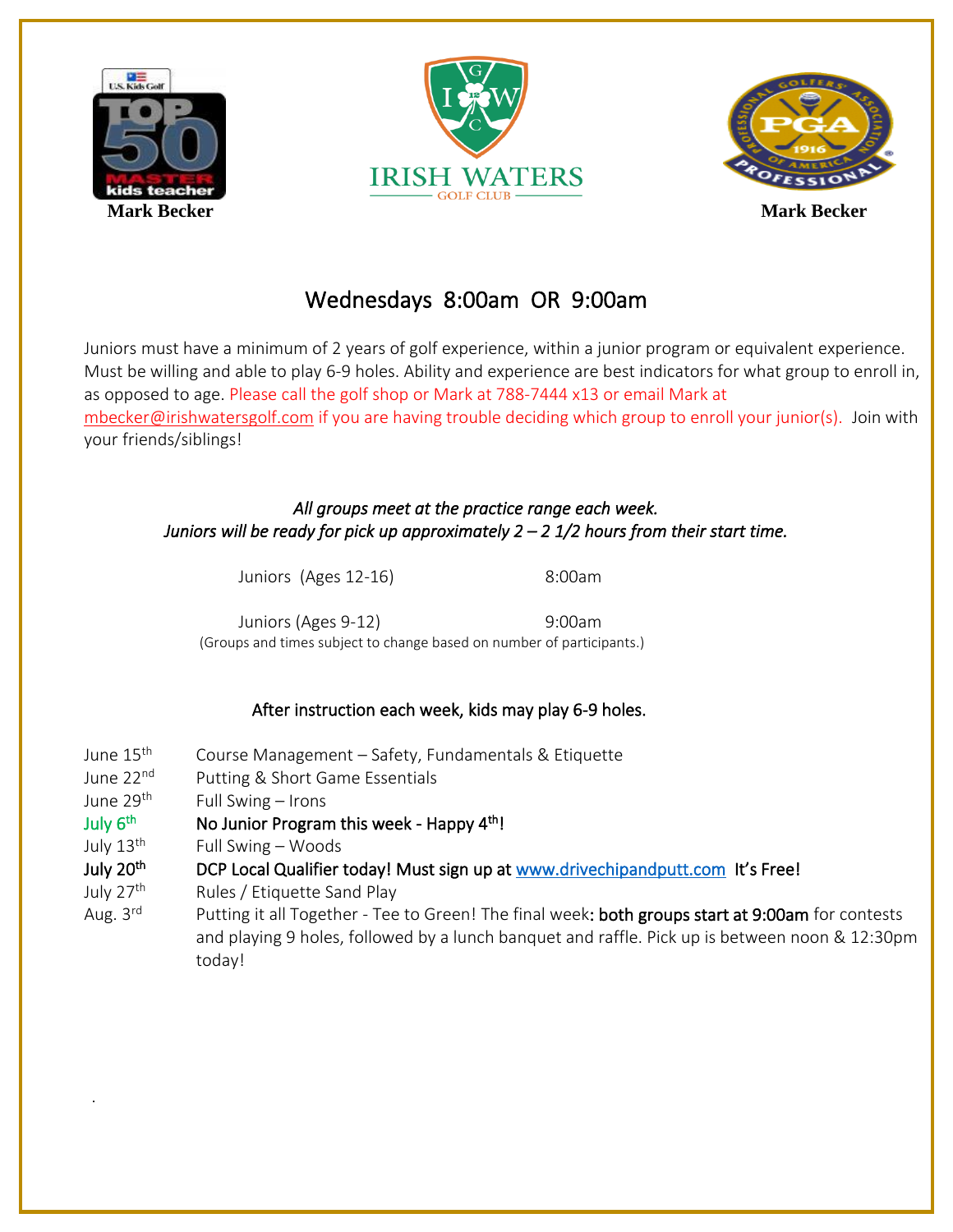





### Wednesdays – 10:00am Beginners

Juniors will have little to no golf experience. Ability and experience are best indicators for what group to enroll in, as opposed to age. Please call the golf shop or Mark at 788-7444 x13 or email Mark at [mbecker@irishwatersgolf.com](mailto:mbecker@irishwatersgolf.com) if you are having trouble deciding which group to enroll your junior(s). Join with your friends/siblings!

### *All groups meet at the practice range each week. Juniors will be ready for pick up approximately 1 hour from their start time.*

Beginners (Ages 6-10) 10:00am (Groups and times subject to change based on number of participants.)

### After instruction on weeks 6 &7, juniors will be able to play a hole or two with staff supervision!

- June 15<sup>th</sup> Course Management – Safety, Fundamentals & Etiquette
- June 22<sup>nd</sup> Putting & Short Game Essentials
- June 29<sup>th</sup> Full Swing – Irons
- July 6<sup>th</sup> No Junior Program this week - Happy 4<sup>th</sup>!
- July 13<sup>th</sup> Full Swing – Woods
- July 20<sup>th</sup> DCP Local Qualifier today! Must sign up at [www.drivechipandputt.com](http://www.drivechipandputt.com/) It's FREE!
- July 27<sup>th</sup> Rules / Etiquette Sand Play
- Aug. 3rd Putting it all Together - Tee to Green! The final week: games/contests; playing 1-2 holes, followed by a lunch banquet and raffle. Pick up is between noon & 12:30pm today!